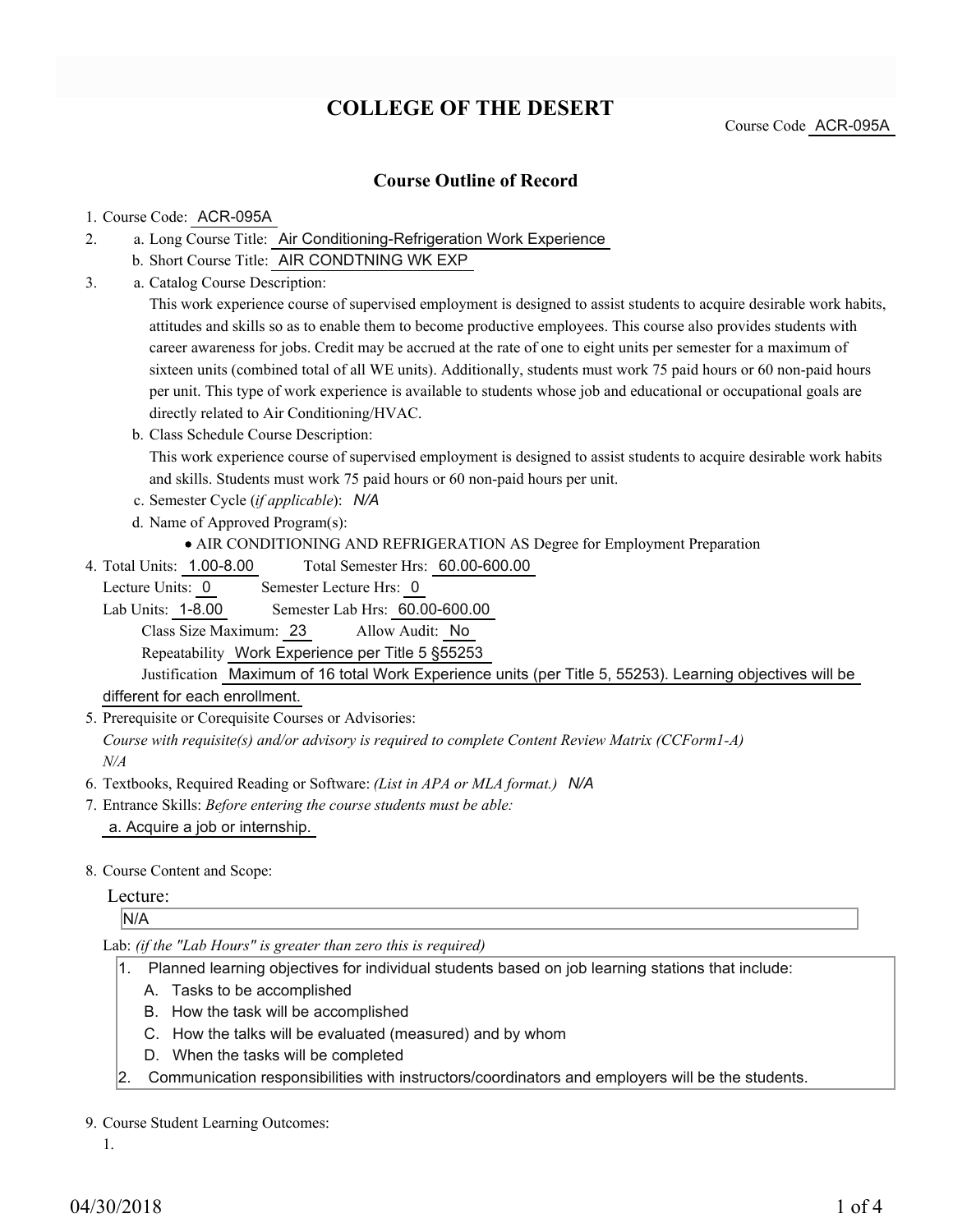ACR 095A-Air Conditioning-Refrigeration Work Experience

Given the task of writing three learning objectives based on work related duties, demonstrate competent and appropriate completion of each objective which increases performance, improves efficiency and enhances skills in the workplace.

2.

Given normal tasks based on actual working conditions, demonstrate competent and appropriate employment soft skills.

- 10. Course Objectives: Upon completion of this course, students will be able to:
	- a. Demonstrate employment skills under actual working conditions.
	- b. Apply career goals of classroom theory to real life experience.
	- c. Demonstrate an increase in self-identity and confidence as a worker through individual attention given by instructor/coordinators and employers.
	- d. Demonstrate an understanding of their own abilities in the work environment.
	- e. Explain an understanding of human relations.
	- f. Demonstrate an understanding of how to approach the job market.
	- g. Apply work experience education on future job applications.
	- h. Develop new or expanded job objectives each semester of enrollment.
- Methods of Instruction: *(Integration: Elements should validate parallel course outline elements)* 11. Other Methods:

a. Conferences with students. b. Development of measurable learning objectives with the employer/supervisor that are specific to the job. c. Development of a training agreement between the employer and student.

12. Assignments: (List samples of specific activities/assignments students are expected to complete both in and outside of class.) In Class Hours: 0

Outside Class Hours: 0

- a. Out-of-class Assignments
	- 1. Development of measurable learning objectives with the employer/supervisor that are specific to the job.
	- 2. Confer with instructor/coordinator on final learning objectives.
	- Arrange appointment to meet together with the employer/supervisor and instructor/coordinator to 3. discuss objectives and other issues and to sign the training agreement.
	- 4. Term paper (length and content to be determined).
	- 5. Self-evaluation by the student based on the training agreement.
- b. In-class Assignments

13. Methods of Evaluating Student Progress: The student will demonstrate proficiency by:

• Other

-

a. Hours worked. b. Performance on the learning objectives. c. Attendance at scheduled conferences and orientation. e. Completion and timelines of paperwork f. On-site visit by the instructor/coordinator.

- 14. Methods of Evaluating: Additional Assessment Information:
- 15. Need/Purpose/Rationale -- All courses must meet one or more CCC missions.
	- PO Career and Technical Education
		- Apply critical thinking skills to execute daily duties in their area of employment.
	- IO Personal and Professional Development Self-evaluate knowledge, skills, and abilities.